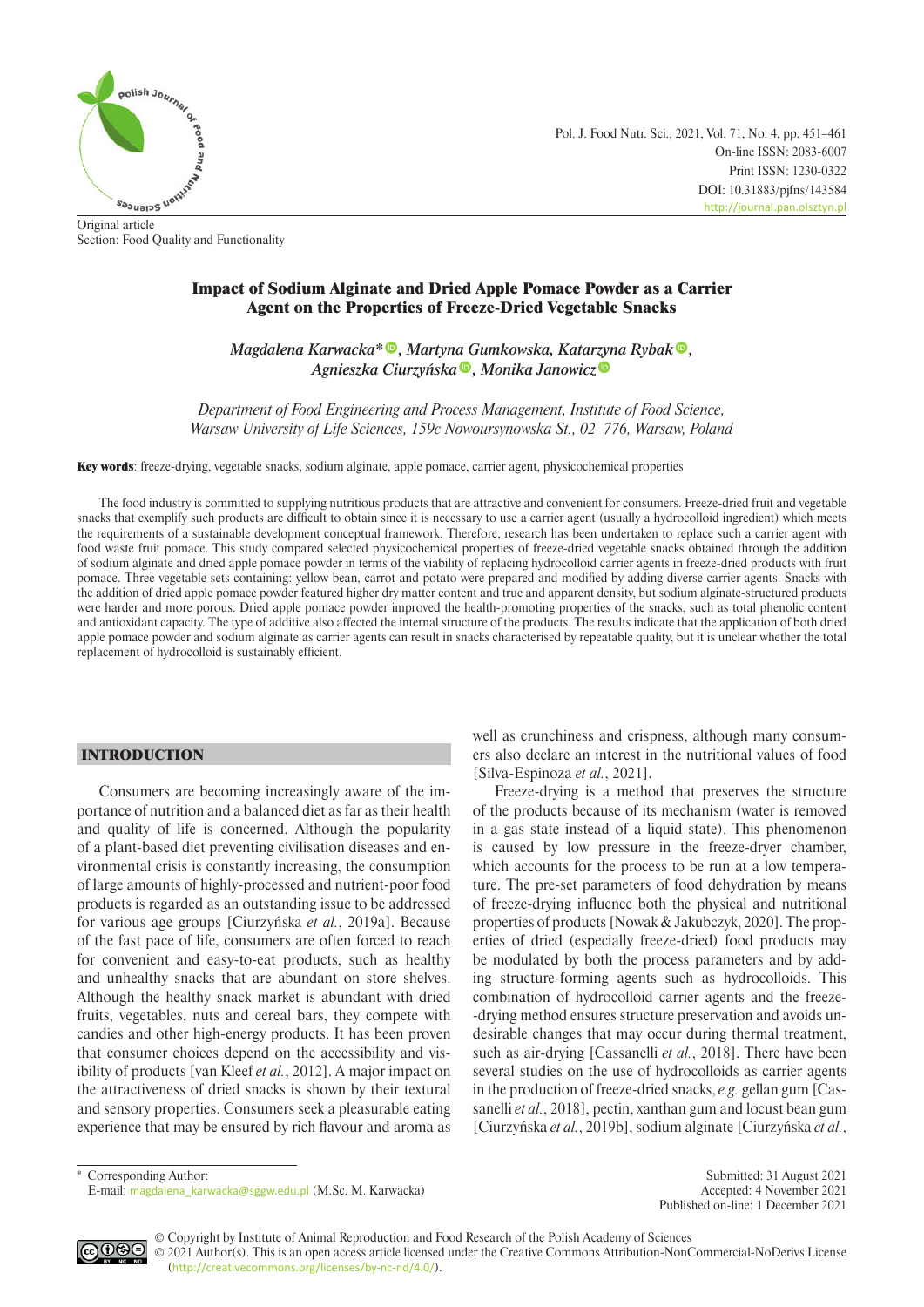2020; Kuo *et al.*, 2021], gum arabic and bamboo fibre [Silva- -Espinoza *et al.*, 2021] and many others.

It has been shown that hydrocolloids can produce innovative and attractive food products, but processes of obtaining hydrocolloids are usually complex and require significant chemical reagents, time and equipment, which cause high energy consumption [Liew *et al.*, 2019]. According to sustainable development goals, a major challenge for agriculture and the food industry is a reduction of carbon and energy footprints, which have an adverse impact on the natural environment. Food processing optimisation and solid waste management constitute one of the ways to follow this conceptual framework [Karwacka *et al.*, 2020]. Therefore, all over the world, scientists are conducting research into reusing food waste and by-products as innovative food products. The addition of fruit pomace as a structure and texture-forming carrier agent in dairy, meat, bakery and pastry products is becoming a major topic [Kruczek *et al.*, 2016], but there is no research available on using pomace as a carrier agent in freeze-dried products. Fruit pomace has high nutritional and functional potential. For example, apple pomace is a rich source of polysaccharides, dietary fibre, micro- and macro-elements, as well as bioactive compounds, such as antioxidants [Skinner *et al*., 2018], and it displays gelation capacity and the ability to retain water [Masiarz *et al.*, 2019].

This study compared selected physicochemical properties of freeze-dried vegetable snacks (obtained through the addition of sodium alginate and dried apple pomace powder) to investigate replacing hydrocolloid carrier agents in freeze- -dried products with fruit pomace powders.

## MATERIAL AND METHODS

## Material

Frozen vegetables (yellow been, carrot and potato) provided by Unifreeze sp. z o.o. (Poland), dried apple pomace powder (AP) (Greenherb, Łańcut, Poland), sodium alginate (SA) (Agnex, Białystok, Poland) and calcium lactate (Agnex, Białystok, Poland) were used to prepare freeze-dried snacks.

#### Snack preparation

Before deploying technological processes, all products used for snack preparation were weighed in the proportions shown in Table 1. A 600-g portion of vegetables was used in one technological cycle.

Yellow bean (YB) was blanched at 85°C for 4 min and potato (P) cubes  $(1 \times 1 \times 1$  cm) were cooked at 100°C for 15 min using Thermomix TM5 (Vorkwerk, Wuppertal, Germany). Thermal treatment was launched when the water with vegetables reached the pre-set temperature. Carrot (C) cubes  $(1 \times 1 \times 1$  cm) were thawed at ambient temperature for about 30 min. The vegetables, after having undergone the aforementioned treatment, were ground to varying degrees. The YB was cut in a laboratory knife mill GRINDOMIX GM 200 (Retsch, Haan, Germany) for 1 min, applying the continuous mode and a knife speed of 4,500 rpm. The P cubes were blended into smooth puree using a hand blender (Bosch, Gerlingen, Germany). The C cubes were milled in a meat grinder (Zelmer, Rzeszów, Poland), using a mesh of 4 mm in diameter.

To produce snacks with apple pomace powder [\(Table 1\)](#page-1-0), the pre-processed vegetables and AP were mixed with a whisk, placed into  $3.5 \times 2.0 \times 10.5$  cm silicone moulds and frozen at -40°C in a shock freezer (Irinox Shock Freezer HCM 51.20, Treviso, Italy). The addition of AP to the vegetables in the amount of 2 g/100 g maintained an appropriate structure and did not change the organoleptic features of the snacks developed in preliminary studies. To produce snacks with sodium alginate, SA was added to the pre-processed vegetables and whisked using a manual blender. After measuring the specific volume of water containing calcium lactate, it was heated up to 40°C until the salt dissolved. This solution was then poured into the vegetables and whisked again to be put into  $3.5 \times 2.0 \times 10.5$  cm silicone moulds and frozen at -40°C. After freezing the snacks, they were put into a Gamma 1–16 LSCplus freeze-dryer (Martin Christ Gefriertrocknungsanlagen GmbH, Osterode, Harz, Germany) and dried for about 48 h at a shelf temperature of 30°C and a pressure of 63 Pa. Freeze-dried snacks were packed into polyethylene zip-up bags and stored in darkness.

Out of 600 g of the vegetable input, five freeze-dried vegetable snacks (5 g in average weight) were obtained. The properties of freeze-dried vegetable snacks were determined using 15 randomly selected snacks as the output of five technological cycles.

## Monitoring drying kinetics

During the freeze-drying process, changes in the weight of the snacks were recorded with special software (SWL0125, Mensor, Ząbki, Poland) every 5 min for the first 120 min of the drying process and subsequently every 15 min until the end of the freeze-drying process. The samples were dried

<span id="page-1-0"></span>TABLE 1. Composition of the freeze-dried vegetable snacks with sodium alginate and dried apple pomace powder (g/100 g).

| Ingredient           | YB-SA | YB/C-SA                  | $YB/P/C-SA$ | YB-AP | YB/C-AP                  | YB/P/C-AP |
|----------------------|-------|--------------------------|-------------|-------|--------------------------|-----------|
| Yellow bean (YB)     | 50    | 35                       | 35          | 100   | 70                       | 70        |
| Carrot $(C)$         |       | 15                       | 7.5         |       | 30                       | 15        |
| Potato $(P)$         |       | $\overline{\phantom{0}}$ | 7.5         |       |                          | 15        |
| Water                |       | 48.4                     |             |       |                          |           |
| Sodium alginate (SA) |       | 1.5                      |             |       | -                        |           |
| Calcium lactate      |       | 0.1                      |             |       | $\overline{\phantom{0}}$ |           |
| Apple pomace (AP)    |       | $\qquad \qquad =$        |             |       | $+2$                     |           |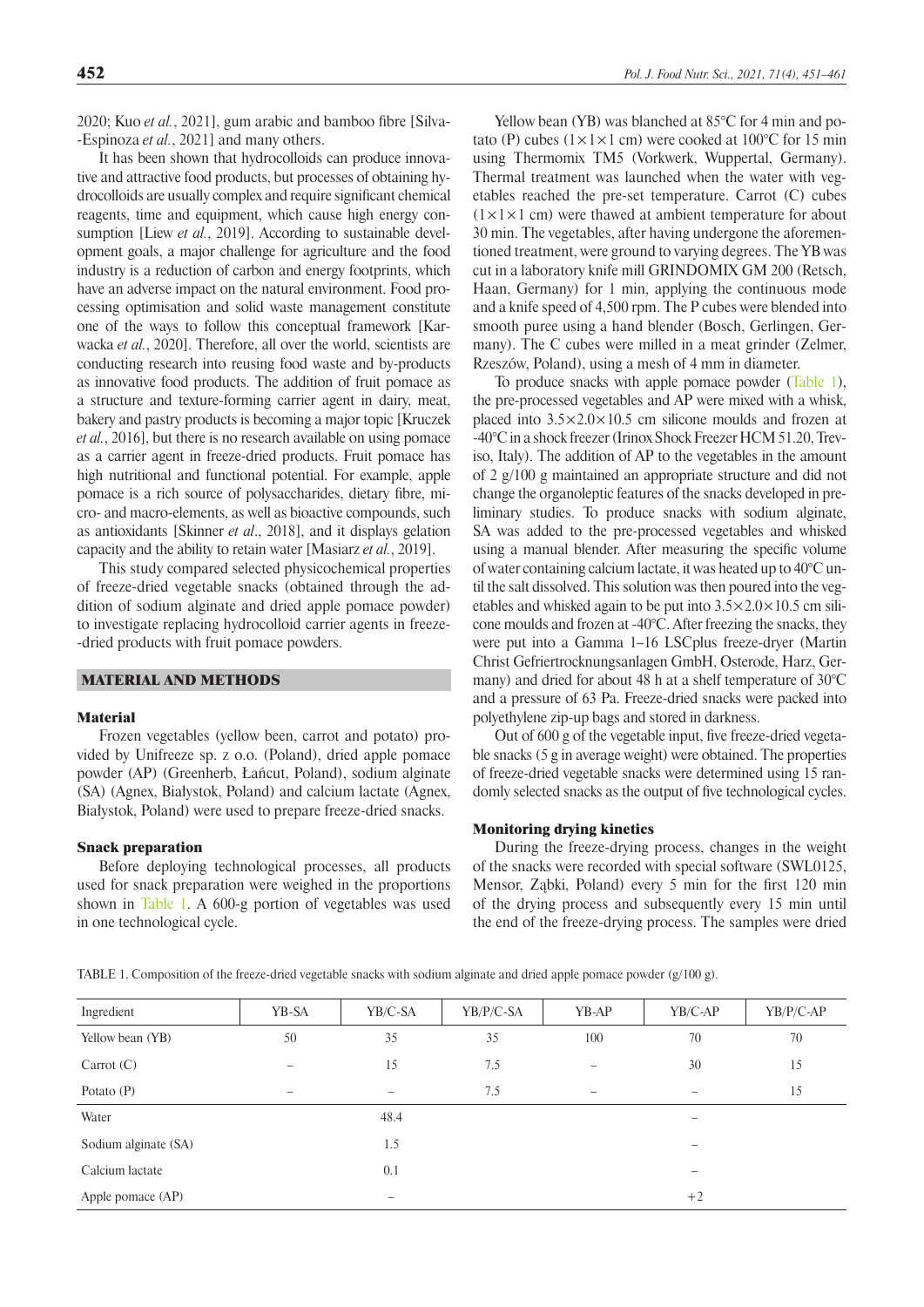to a constant weight and the process was carried out two times for each type of vegetable snack.

Based on the recorded weight changes and dry matter contents, the drying kinetics of the freeze-dried vegetable snacks was determined and expressed in terms of the moisture content throughout the duration of the freeze-drying process. The moisture content was calculated according to the equation formula:

$$
u = \frac{m_{\rm t} - m_{\rm e}}{m_{\rm e} \times dm_{\rm e}}
$$

where: *u* is moisture content (g  $H_2O/g$  dry matter (d.m.)),  $m<sub>t</sub>$  is product weight while being dried (g),  $m<sub>e</sub>$  is dried product residual weight (g) and  $dm_{\rm e}$  is the dry matter content of a dried product (g/100 g).

#### Dry matter content determination

Water content was determined by hot air drying of 0.5 to 1 g of vegetable snacks before and after freeze-drying in a convective dryer SUP 65 W/G (WAMED, Warsaw, Poland) at 70°C for 24 h, according to Association of Official Analytical Chemists (AOAC) procedure [AOAC, 2002]. After drying, the samples were chilled in a desiccator and weighed again. The water content of the samples was calculated in terms of the difference in weight before and after drying divided by the weight of the sample before drying. Measurements were taken three times for each sample.

#### Water activity measurement

The water activity of freeze-dried vegetable snacks was measured using HygroLab C1 meter (Rotronic AG, Bassersdorf, Switzerland) at  $25 \pm 1^{\circ}$ C. Measurements of each sample were performed in triplicate according to the manufacturer's **instructions** 

## True density determination

The volume of the dried solid matter was measured using a helium pycnometer (Quantachrome Instruments, Boynton Beach, FL, USA) according to the method described by Tsami *et al.* [1998]. The sample was placed into a large measurement cell and cleaned with helium three times before measurement. A pycnometer software (version 2.7) was used for converting the results into true density. The procedure was performed three times for each sample.

#### Apparent density determination

The apparent density of the freeze-dried vegetable snacks was determined using the modified method presented by Tsami *et al.* [1998] using chia seed displacement. The weighed cuboidal samples were put in a glass cylinder that was then filled up with chia seeds to reach a volume of 25 mL. The measurement was performed ten times for each freeze-dried snack. The apparent density was calculated in terms of the ratio of the weight to the geometric sample volume.

#### Analysis of textural properties

The textural properties of the freeze-dried vegetable snacks were determined by the modified method described

applying a test speed of 0.5 mm/s. The measurement was performed on twenty cuboid samples of the freeze-dried vegetable snacks  $(1 \times 1 \times 1$  cm) until 50% deformation of their initial height was obtained. The compression force was recorded by the Texture Export software to determine compression curves and maximum force.

## X-Ray tomography imaging

The microstructure of the freeze-dried vegetable snacks was analysed using the X-ray micro-CT SkyScan 1272 system (Bruker microCT, Kontich, Belgium). Cuboidal samples of the freeze-dried vegetable snacks  $(1 \times 1 \times 1$  cm) were attached to the rotation stage using double-sided adhesive tape. Measurements were performed based on the following parameters: a pixel size of 13.4  $\mu$ m, accelerating voltage of 40 kV and 193  $\mu$ A of supply current. To obtain a radiographic image size of 2016 by 2016 pixels, the samples were rotated every 0.2° step until the full rotation of 360°. The output images were loaded into the NRecon1.6.3.2 computer program (Bruker microCT) and converted into a 3D reconstruction of the sample. The greyscale images were binarised by using the lower intensity pixels as the background (air, pores) and higher intensity pixels as the freeze-dried snack input. The porosity and mean pore distribution were calculated based on the 3D data using CTAn v.1.10.1.0 software (Bruker microCT) [Gondek *et al.*, 2013].

#### Colour analysis

The colour of freeze-dried vegetable snacks was determined using a Konica-Minolta CM-5 colorimeter (Osaka, Japan). The CIE L\*a\*b\* system (CIE standard Illuminate D65, an angle of 0º, the diameter of the measurement hole equalled 8 mm) and the reflectance mode were used. Before the measurement, the colorimeter was calibrated with black and white reference tiles. The lightness (*L\**), redness (*a\**) and yellowness (*b\**) were measured within 20 repetitions. To evaluate the colour changes, the total colour difference (Δ*E*) was calculated according to the following equation formula [Methakhup *et al.*, 2005]:

$$
\Delta E = \sqrt{\left(\Delta L^*\right)^2 + \left(\Delta a^*\right)^2 + \left(\Delta b^*\right)^2}
$$

where: Δ*L*\*, Δ*a*\*, Δ*b*\* are the differences in lightness (*L\**), redness (*a\**) and yellowness (*b\**) between the vegetable snacks before and after freeze-drying.

## Extract preparation

The extract of the freeze-dried vegetable snacks was prepared using 25 mL of an 80% (*v/v*) aqueous ethanol solution (Avantor Performance Materials, Gliwice, Poland) and 2 g of the freeze-dried snack ground in an analytical mill (IKA A11 basic, IKA Werke GmbH & Co. KG, Staufen, Germany). The mixture was warmed to 80°C and then filtered. The filtrate was transferred into a volumetric flask and filled with an 80% (*v/v*) ethanol solution up to 50 mL. This procedure was performed three times for each sample. The extracts were used to determine the total phenolic contents (TPC) and the antioxidant capacity of the snacks.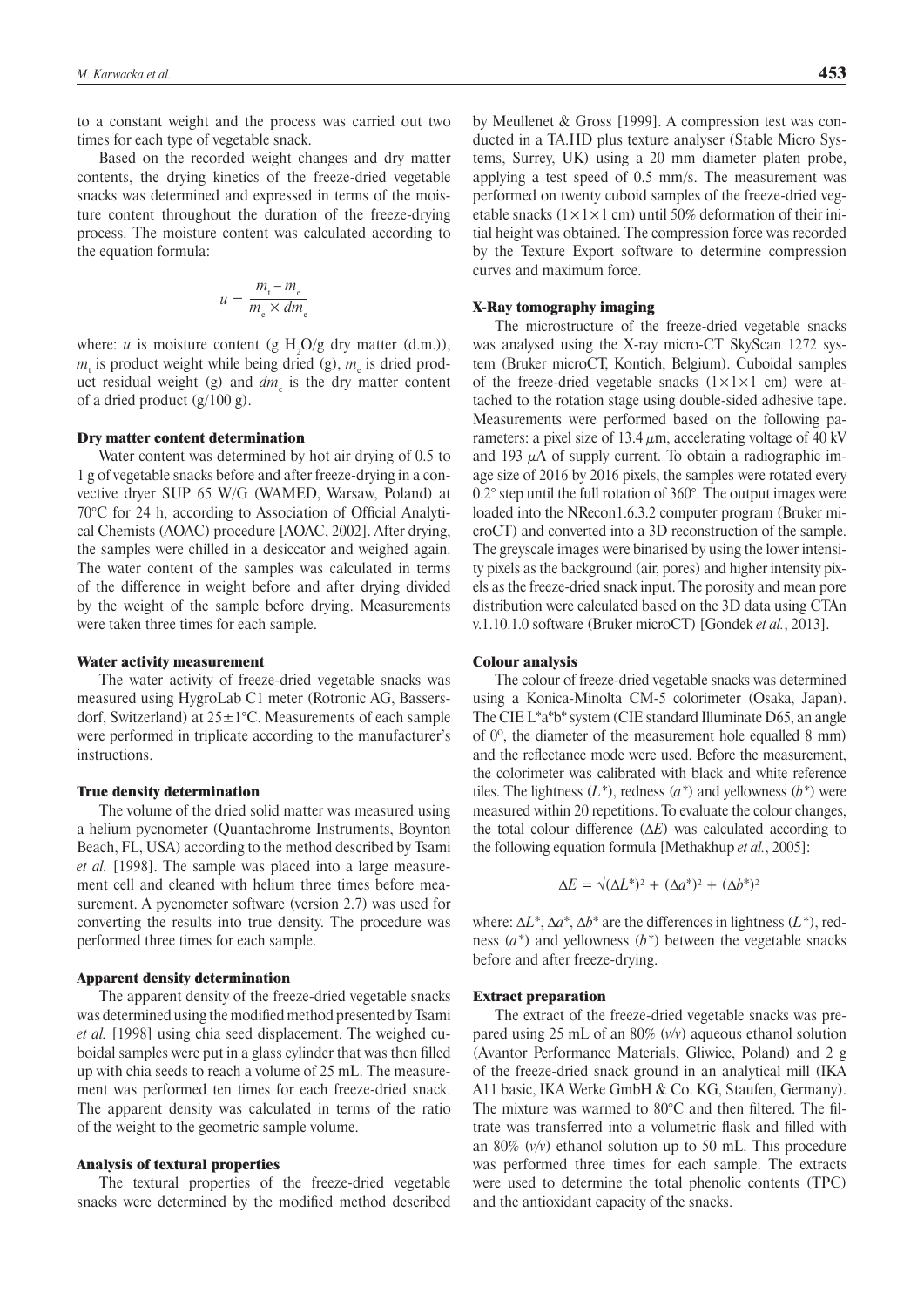# Total phenolic content determination

The TPC was determined according to Singleton *et al.* [1999] method. The volumes of 0.18 mL of the extract of the vegetable snacks and 0.3 mL of Folin-Ciocalteau's reagent (Merck, Darmstadt, Germany) were put into a glass tube filled in with 4.82 mL of distilled water. The tube was stirred and left in the ambient temperature for 3 min. Next, 0.6 mL of saturated sodium carbonate (Avantor Performance Materials) was added, the mixture was stirred again and left in darkness for 1 h. The absorbance of mixtures was measured using a spectrophotometer (Helios Gamma, Thermo Fisher Scientific, Waltham, MA, USA) at a 750 nm wavelength *versus* a blank sample of distilled water with Folin-Ciocalteau's reagent and without any extract. The TPC was expressed in terms of gallic acid equivalents (GAE) per 100 g of snack d.m. The analysis was performed twice for each extract.

## Antioxidant capacity determination using DPPH assay

To determine antioxidant capacity of the freeze-dried vegetable snacks using the DPPH assay [Brand-Williams *et al.,*  1995], 16 h before the analysis, 2,2-diphenyl-1-picrylhydrazyl radical (DPPH<sup>•</sup>) solution was prepared by dissolving DPPH<sup>•</sup> (Sigma-Aldrich, Steinheim, Germany) in methanol and stored at 4°C in darkness. Directly before the analysis, the DPPH• solution was diluted by mixing with an 80% (*v/v*) aqueous ethanol solution to a final solution absorbance within the range of 0.680–0.720 at 515 nm. Various volumes (0.1, 0.2, 0.3, 0.4 mL) of the extract of snacks were put into separate glass tubes and filled with 80% ethanol up to 2 mL. These mixtures were supplemented with 2 mL of a DPPH<sup>•</sup> solution. After stirring for 30 min in darkness at room temperature, the absorbance was measured at 515 nm using a Helios Gamma spectrophotometer (Thermo Fisher Scientific) *versus* an 80% (*v/v*) aqueous ethanol solution as a blank sample. The assay was carried out twice for each extract. The results were expressed in terms of the  $EC_{50}$ , proving that the extract concentration had the ability to scavenge 50% of DPPH $\cdot$ . The results were expressed in mg of snack d.m. per mL of the extract.

## Antioxidant capacity determination using ABTS assay

To determine the antioxidant capacity of the freeze-dried vegetable snacks using the ABTS assay [Re *et al.,* 1999],

an ABTS radical cation solution was prepared by dissolving persulfate (Sigma-Aldrich) and ABTS (Sigma-Aldrich) in the distilled water and storing it for 16 h in darkness to obtain 7 mM solutions. Before the analysis, the ABTS<sup>\*+</sup> solution was mixed with an 80% (*v/v*) aqueous ethanol solution to obtain the reagent proving the absorbance ranging from 0.680 to 0.720 at 734 nm. Varied volumes (0.025, 0.05, 0.075, 0.1 mL) of freeze-dried vegetable snack extracts were put into glass tubes, and 3 mL of the ABTS<sup>\*+</sup> solution was added. The tubes were then stirred and kept for 6 min in darkness at the ambient temperature. The 80% (*v/v*) aqueous ethanol solution served as a blank sample. The absorbance of mixtures was measured at 734 nm using a Helios Gamma spectrophotometer (Thermo Fisher Scientific). The assay was carried out twice for each extract. The results were expressed in terms of the  $EC_{50}$  (mg d.m./mL).

## Statistical analysis

To identify significant differences between the values for tested snacks, the ANOVA with Tukey's post-hoc test (at *p*<0.05) were performed. Moreover, in order to recognise the relationship between the parameters, Pearson's correlation analysis was carried out and correlation coefficient (r) was determined. The statistical analysis was carried out using STATISTICA 13 software (TIBCO Software, Palo Alto, CA, USA).

# RESULTS AND DISCUSSION

The dry matter contents of vegetable snacks before and after drying are shown in [Table 2.](#page-3-0) The dry matter content of fresh vegetable pulps with dried apple pomace powder was 10.36  $g/100$  g to 10.70  $g/100$  g. The addition of the sodium alginate as a structure-forming component caused the need for water. Therefore, the initial dry matter content was significantly lower  $(6.29 \text{ g}/100 \text{ g} \text{ to } 6.76 \text{ g}/100 \text{ g})$ in the output obtained using a hydrocolloid. There were no significant (*p*≥0.05) differences between the dry matter content of the samples with homogenous additive components and varied vegetable ingredients. Water removal during the freeze-drying reduced the weight of the snacks with SA and AP by 94.20% and 89.11%, respectively. The dried

<span id="page-3-0"></span>TABLE 2. Dry matter content of vegetable snacks with sodium alginate (SA) and dried apple pomace powder (AP) before and after freeze-drying process, and water activity of the freeze-dried products.

| Snack       | Dry matter content<br>before drying $(g/100 g)$ | Dry matter content<br>after drying $(g/100 g)$ | Water<br>activity               |
|-------------|-------------------------------------------------|------------------------------------------------|---------------------------------|
| YB-SA       | $6.29 \pm 0.21$ <sup>b</sup>                    | $97.19 \pm 0.19^b$                             | $0.012 \pm 0.003$ <sup>a</sup>  |
| YB/C-SA     | $6.39 \pm 0.16^b$                               | $97.31 \pm 0.20^b$                             | $0.013 \pm 0.002$ <sup>a</sup>  |
| $YB/P/C-SA$ | $6.76 \pm 0.13^b$                               | $97.31 \pm 0.29^b$                             | $0.010 \pm 0.002$ <sup>ab</sup> |
| $YB-AP$     | $10.52 \pm 0.18$ <sup>a</sup>                   | $98.35 \pm 0.02^{\circ}$                       | $0.009 \pm 0.003$ <sup>ab</sup> |
| YB/C-AP     | $10.36 \pm 0.16^a$                              | $98.27 \pm 0.11$ <sup>a</sup>                  | $0.010 \pm 0.002$ <sup>ab</sup> |
| $YB/P/C-AP$ | $10.70 \pm 0.29$ <sup>a</sup>                   | $98.20 \pm 0.15$ <sup>a</sup>                  | $0.006 \pm 0.002$               |

Results are expressed as mean $\pm$ standard deviation. Different letters (a,b) in columns indicate significant differences at  $p$  <0.05. Vegetable ingredients: yellow bean (YB), carrot (C) and potato (P).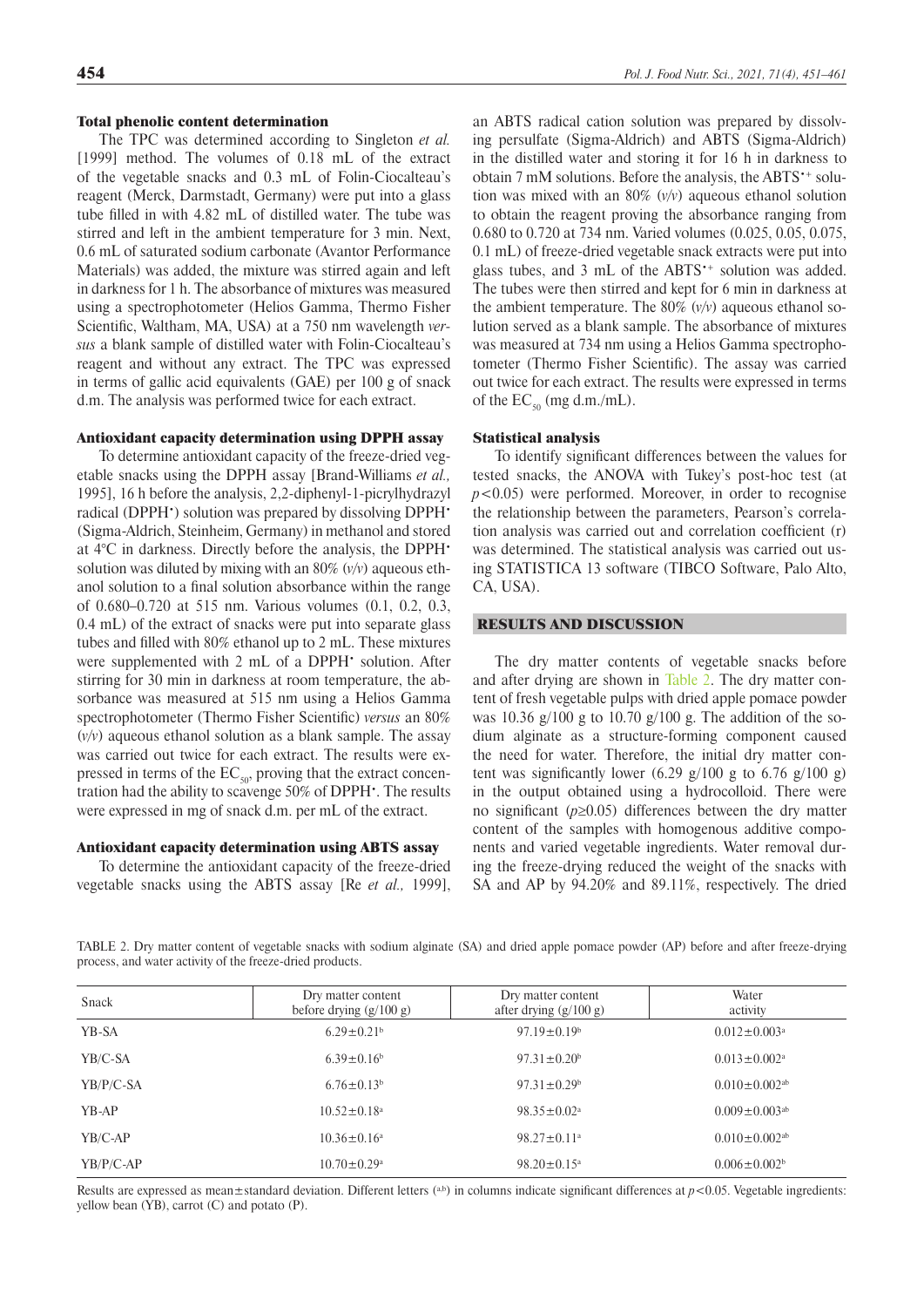<span id="page-4-0"></span>

FIGURE 1. Drying kinetic curves obtained for freeze-drying of vegetable snacks with sodium alginate (SA) and dried apple pomace powder (AP) at 30°C. Vegetable ingredients: yellow bean (YB), carrot (C) and potato (P).

materials were characterised by a very high dry matter content and a corresponding low water content, which indicated very low water activity (0.006–0.013). Although the type of additive significantly affected the water content of the samples, the corresponding differences were not evidently reflected by water activity. Similar results of the low water activity and high dry matter content of freeze-dried vegetable snacks with hydrocolloids were obtained by Ciurzyńska *et al.* [2020]. Low water content and activity are factors that restrain chemical and biochemical reactions in food products. They also inhibit the development of microorganisms, thus affecting the safety and stability of products and prolonging their shelf life [Rahman & Labuza, 2020].

Freeze-drying kinetic curves are presented in [Figure 1](#page-4-0). They show changes in the moisture content in the dried output in terms of the dehydration process duration. The type of used additive determined the drying course. The initial moisture content of the samples with an addition of SA was about two times higher than in the case of the samples with AP. Such a phenomenon was caused by the addition of water to snacks with SA, as mentioned above. The equilibrium moisture content achieved by the end of the freeze-drying process was  $0.028$  g  $H<sub>2</sub>O/g$  d.m. for the input supplemented with SA and  $0.018$  g H<sub>2</sub>O/g d.m. for the samples with the AP addition. The type of the additive also influenced the duration of drying, which was about 2,800 min for each snack containing the SA and 2,760 min for the AP samples. The drying time of vegetable snacks was determined by the parameters of the freezedrying process (temperature and pressure) selected in the preliminary tests. The preliminary experiments were conducted for about two days at a shelf temperature of 30°C and at a pressure of 63 Pa, which allowed obtaining a product with an appropriate structure and texture that accounted for the features that matter to a possible snack consumer. At the same time, the process duration was determined by measuring the temperature in the thermal centre of the freeze-dried vegetable snacks until the pre-set temperature of the shelf in the device was reached to be consistent with the procedure relevant to the freeze-drying porous amorphous products [Ciurzyńska &

Lenart, 2011]. The course of the drying curves indicates that, in this study, the freeze-drying process depended on the moisture content of the experimental input. A lower rate of water removal at the same temperature and pressure resulted from a lower moisture content. The freeze-drying process course is affected by the sample thickness, while the size of ice crystals depends on the moisture content in the fresh sample and the composition of the matrix, as well as the process conditions such as temperature and pressure [Oyinloye & Yoon, 2020]. Due to the processing parameters and the very low moisture content, freeze-dried products are usually in an amorphous state, which ensures their textural and structural properties. However, since they are also very prone to adsorb water, and hydrocolloids are also characterised by a high ability to retain water, the drying process needs to be carried out until the moisture content is low in order to prevent glass transition and structure collapse [Cassanelli *et al.*, 2018; Silva-Espinoza *et al.*, 2020].

The true density of the freeze-dried vegetable snacks in terms of the density of the solid material is shown in [Table 3](#page-5-0). The snacks obtained by adding the apple pomace powder were characterised by 7% higher true density than the input supplemented with sodium alginate. The true density of the products was also dependent on vegetable ingredients. Irrespective of any carrier agent, the lowest values of the true density were obtained for the snacks containing only blanched yellow bean (YB-SA and YB-AP), whereas cooked potato puree caused an increase in the true density, and the highest values were noted for the YB/P/C-SA and YB/P/C-AP. Oikonomopoulou *et al.* [2011] demonstrated that the true density of freeze-dried agricultural products and mushrooms significantly differed from one another and depended on the type of pre-treatment used (*e.g*. boiling duration). Such results were probably caused by differences in the molecular weight of the skeletal compounds of the snacks and the presence of small, closed pores. However, according to Marques *et al.* [2006] using helium allows penetrating all small and closed pores during measurement. Koua *et al.* [2019] also noted the relationship between the moisture content and the true density of the dried input,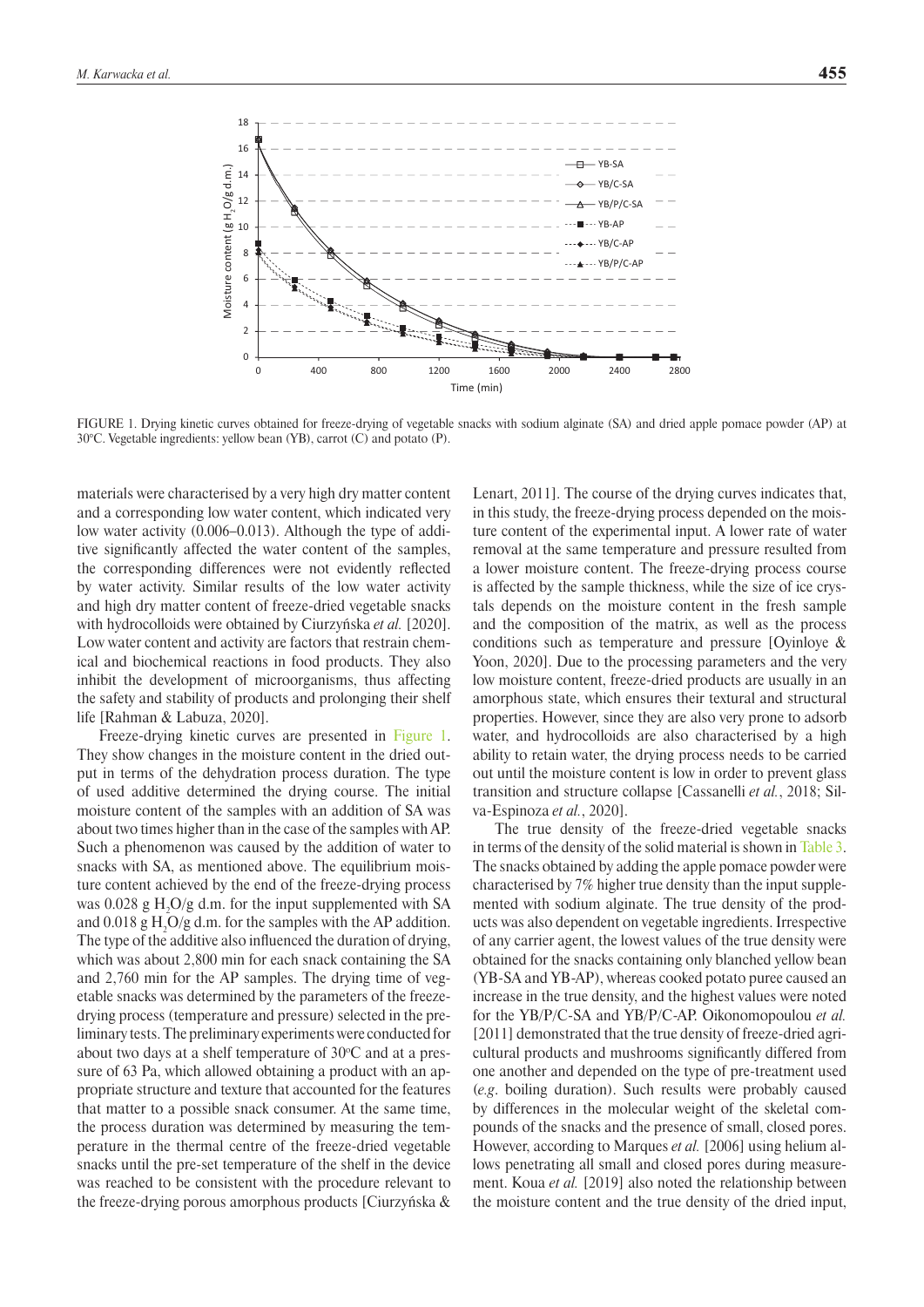| Snack       | True density $(g/cm^3)$        | Apparent density $(g/cm3)$     | Porosity $(\%)$                 | Hardness $(N)$                 |
|-------------|--------------------------------|--------------------------------|---------------------------------|--------------------------------|
| YB-SA       | $1.460 \pm 0.002$ <sup>f</sup> | $0.073 \pm 0.003$ °            | $69.46 \pm 2.51$ <sup>ab</sup>  | $20.29 \pm 2.93^b$             |
| YB/C-SA     | $1.469 \pm 0.000$ <sup>e</sup> | $0.065 \pm 0.004$ <sup>d</sup> | $73.90 \pm 3.73$ <sup>a</sup>   | $18.94 \pm 2.79$ <sup>cb</sup> |
| YB/P/C-SA   | $1.478 \pm 0.001$ <sup>d</sup> | $0.075 \pm 0.004$ c            | $65.65 \pm 1.10$ <sup>abc</sup> | $27.36 \pm 1.64$ <sup>a</sup>  |
| YB-AP       | $1.578 \pm 0.001$ <sup>c</sup> | $0.135 \pm 0.009$              | $59.39 \pm 2.34$ °              | $12.71 \pm 1.95^{\circ}$       |
| YB/C-AP     | $1.583 \pm 0.001$ <sup>b</sup> | $0.130 \pm 0.005^{\circ}$      | $64.11 \pm 0.32$ <sup>bc</sup>  | $15.29 \pm 2.52$ <sup>d</sup>  |
| $YB/P/C-AP$ | $1.596 \pm 0.001^{\rm a}$      | $0.143 \pm 0.006^a$            | $61.43 \pm 1.68$ <sup>bc</sup>  | $16.83 \pm 2.56$ <sup>cd</sup> |

<span id="page-5-0"></span>TABLE 3. True and apparent density, porosity and hardness of freeze-dried vegetable snacks with sodium alginate (SA) and dried apple pomace powder (AP).

Results are expressed as mean±standard deviation. Different letters (a,b,c,d,e,f) in columns indicate significant differences at  $p$ <0.05. Vegetable ingredients: yellow bean (YB), carrot (C) and potato (P).

but in the current study, the samples containing less water were characterised by a higher true density and in the aforementioned study it was reverse.

The capacity of the hydrocolloids to create a porous structure also influenced the apparent density of the freeze-dried snacks [\(Table 3](#page-5-0)), which was 46% to 50% lower for the samples supplemented with sodium alginate (SA) than it was for the AP variants. The apparent density was strongly correlated with the true density of the input  $(r=0.99)$ . Since using a hydrocolloid compound allowed for the preservation of the structure during freeze-drying, a smaller weight of the substance occupied a similar volume as the AP samples. Hydrocolloids are prone to creating a porous structure by using mixing and aerating devices such as blenders [Ciurzyńska *et al.*, 2017], and in such cases, replacement of the sodium alginate with apple pomace powder led to the formation of a structure with a smaller amount of closed pores and caused a higher content of the solid mass inside the sample. The differences in the internal structure of the snacks are presented in [Figure 2](#page-5-1). According to the displayed cross-section scans and 3D visualisations, the skeletal elements were much more condensed in the case of the snacks with the addition of AP than in the case of the products with SA. As shown in [Figure 3](#page-6-0), for the snacks supplemented with SA, the more frequent appearance of pores with a mean diameter larger than 0.16 mm was observed, while in the AP snacks, a larger number of smaller pores with a mean diameter lower than 0.10 mm was noted. The hydrophilic nature of sodium alginate reduces the mobility of water [Rhim, 2004; Borchard *et al.*, 2005], which induces the formation of large ice crystals and, consequently, a larger size of pores compared to the addition of dried apple pomace powder. The type of carrier agent also affected the total porosity of the freeze-dried snacks [\(Table 3](#page-5-0)). Porosity ranged from 59.39% to 73.90% and lower results were received for snacks with the addition of dried apple pomace powder. There was a strong negative correlation between the porosity and density results  $(r_{true\ density} = -0.83, r_{apparent\ density} = -0.87)$ . During freeze-drying, since pores are created where ice crystals are removed [Voda *et al.*, 2012], the presented outcomes could also be caused by the amount of water removed from the sample. The water content was higher in the products supplemented with sodium alginate. Differences in the apparent density, porosity and pore distribution arise from the type of additive and technological process that was consistent with the specific nature of the carrier agent used. Mixing ingredients of the snacks with a whisk initiated aeration of the hydrocolloid, which resulted in a very porous structure. For a dried apple pomace powder addition, since aeration was absent and the cellular composition of ingredients was destroyed by grinding, the pores were smaller and porosity was lower in these snacks. The porosity and apparent density of freeze- -dried agricultural products depended on the duration of thermal pre-treatment and drying conditions. Since the pressure in a drying chamber influenced those features, higher porosity

<span id="page-5-1"></span>

FIGURE 2. 3D images (A) and the cross-section (B) of freeze-dried vegetable snacks with sodium alginate (SA) and dried apple pomace powder (AP). Vegetable ingredients: yellow bean (YB), carrot (C) and potato (P).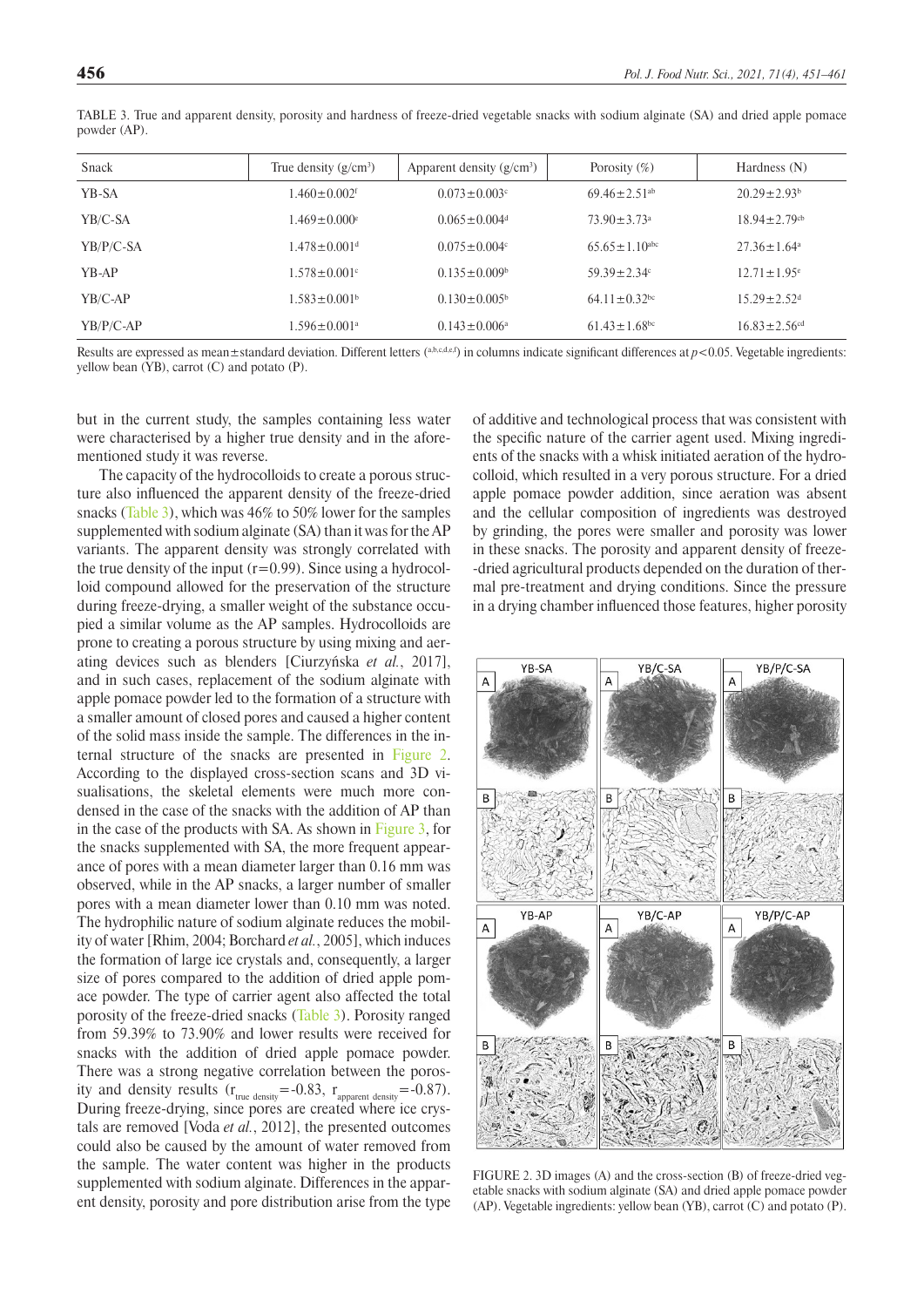<span id="page-6-0"></span>



FIGURE 3. Percentage distribution of pore sizes in freeze-dried vegetable snacks with sodium alginate (SA) and dried apple pomace powder (AP). Vegetable ingredients: yellow bean (YB), carrot (C) and potato (P).

and a lower apparent density were caused by the low pressure in the drying chamber [Oikonomopoulou *et al.*, 2011].

The type of additive also affected the textural properties of the freeze-dried vegetable snacks, which happens to be almost as important as sensory properties for both consumers and manufacturers. In general, products obtained after adding dried apple pomace powder were characterised by lower hardness (12.71–16.83 N) than the snacks supplemented with sodium alginate (18.94–27.36 N), as expressed in terms of the maximum force recorded during a compression test ([Ta](#page-5-0)[ble 3](#page-5-0)). However, there were similarities between YB/P/C-AP and YB/C-SA variants. A higher hardness was correlated with a more stable internal structure of the tested sample. For both the AP and SA additives, the YB/P/C snacks were characterised by the highest hardness value, which was induced by the structure and texture-forming properties of the starch contained in the cooked potato puree [Pieniazek & Messina, 2017]. The type of the carrier agent determined not only the hardness of the freeze-dried snacks, but also the course of the compression curves presented in [Figure 4](#page-6-1). The SA sample curves were full of periodic drops of compression force, while for snacks with the AP addition they were much smoother, and some drops appeared only on the YB/P/C-AP curve. The occurrence of these drops indicated the cracking of the internal structure of the sample as a result of the applied force. For snacks with added AP, the course of the curves was softer because they were compressed without breaking

<span id="page-6-1"></span>

FIGURE 4. Example compression curves of freeze-dried vegetable snacks with sodium alginate (SA) and dried apple pomace powder (AP). Vegetable ingredients: yellow bean (YB), carrot (C) and potato (P).

and cracking, except for the YB/P/C-AP variant, which was harder. Internal cracks were characteristic of fragile and dry input, especially in samples obtained with the freeze-drying method [Rowicka *et al.*, 2002].

The colour parameters of the freeze-dried vegetable snacks are presented in [Table 4.](#page-6-2) The *L\** values of snacks before drying ranged from 53.69 to 57.39. There were no significant (*p*≥0.05) differences between the YB samples with the addition of sodium alginate and apple pomace powder, but for other recipes *L\** was lower for the AP samples than for

<span id="page-6-2"></span>TABLE 4. Colour parameters of freeze-dried vegetable snacks with sodium alginate (SA) and dried apple pomace powder (AP).

| Snack       | $L^*$ before drying           | $a^*$ before drying           | $b^*$ before drying       | $L^*$ after drying             | $a^*$ after drying            | $b^*$ after drying            | $\Delta E$                     |
|-------------|-------------------------------|-------------------------------|---------------------------|--------------------------------|-------------------------------|-------------------------------|--------------------------------|
| YB-SA       | $57.35 \pm 0.20^{\circ}$      | $-5.35 \pm 0.11$ <sup>e</sup> | $31.51 + 0.20$            | $76.45 \pm 1.43$ <sup>a</sup>  | $-10.62 \pm 0.41$ °           | $34.56 \pm 0.91$ <sup>a</sup> | $17.09 \pm 1.02$ °             |
| YB/C-SA     | $54.33 + 0.24$ d              | $8.93 \pm 0.66^b$             | $35.16 \pm 0.19^b$        | $71\,49+1\,69$ <sup>bc</sup>   | $4.76 \pm 2.17$ <sup>b</sup>  | $25.29 \pm 2.13$ °            | $18.27 \pm 2.94$ <sup>bc</sup> |
| YB/P/C-SA   | $57.13 \pm 0.14^b$            | $1.75 \pm 0.15^d$             | $31.91 \pm 0.16^{\circ}$  | $7411+11^{ab}$                 | $-2.94 \pm 0.47$ <sup>d</sup> | $23.69 \pm 2.92$ <sup>c</sup> | $19.42 \pm 3.45^{\text{ab}}$   |
| $YB-AP$     | $57.39 \pm 0.04$ <sup>a</sup> | $1.48 + 0.04d$                | $3194 + 007$ <sup>d</sup> | $75.32 \pm 2.77$ <sup>ab</sup> | $-3.14 \pm 0.48$ <sup>d</sup> | $30.67 \pm 1.33^b$            | $19\ 71 + 1\ 45$ <sup>ab</sup> |
| $YB/C-AP$   | $53.69 \pm 0.05$ <sup>d</sup> | $13.32 \pm 0.22^a$            | $36.35 \pm 0.11^a$        | $69.12 \pm 2.87$ °             | $6.62 \pm 1.91$ <sup>a</sup>  | $34.23 \pm 2.76^{\circ}$      | $19.38 \pm 1.98$ <sup>ab</sup> |
| $YB/P/C-AP$ | $54.49 \pm 0.07$ °            | $7.42 \pm 0.19$ °             | $32.38 \pm 0.14$ °        | $68.54 \pm 1.41$ °             | $0.89 \pm 0.95$ <sup>c</sup>  | $32.08 \pm 1.53^b$            | $20.75 + 1.14$ <sup>a</sup>    |

Results are expressed as means $\pm$ standard deviation. Different letters (a,b,c,d,e) in columns indicate significant differences at  $p$ <0.05. Vegetable ingredients: yellow bean (YB), carrot (C) and potato (P). Colour parameters: lightness (*L\**), redness (*a\**), yellowness (*b\**) and total colour difference (Δ*E*).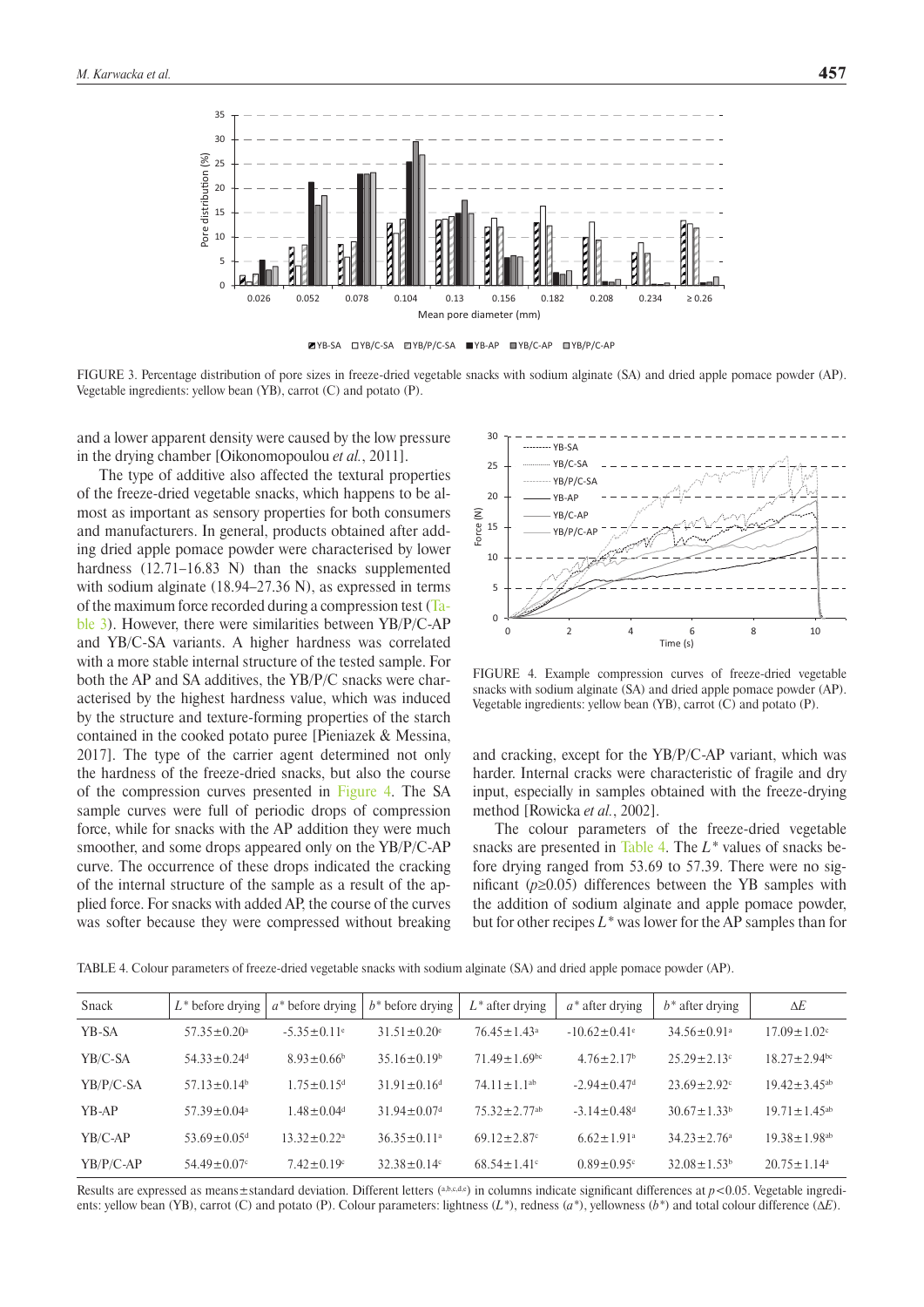the SA samples, which means that the snacks with apple pomace powder were darker. After freeze-drying, the *L\** parameter of each sample increased. The aforementioned trends were also relevant to the dried products, and the snacks with SA were characterised by higher lightness than the AP samples.

Chroma parameter *a\**, which accounts for greenness and redness, was the lowest for the YB snacks and was the highest for the YB/C, regardless of the carrier agent used ([Table 4](#page-6-2)). This trend occurred both before drying and for freeze-dried snacks and was related to the quantity of carrot contained in vegetable mixes, which caused the insertion of orange colorants such as carotenoids. The type of additive caused *a\** parameter of each vegetable variant to be significantly higher for the input with AP than for the samples supplemented with AS. If *a\** parameter went up, those samples were redder, which was caused by the colour of dried pomace powder that could contain enzymatic and thermal browning products [Krokida *et al.*, 1998], which resulted from pressing the juice and drying the pomace.

The values of chroma parameter *b\** were positive for every tested sample ([Table 4\)](#page-6-2). Such results meant that each snack, regardless of the vegetable composition or the type of additive used, was yellow, and no blue shades were noted. Fresh vegetable pulps with an addition of SA were characterised by significantly  $(p<0.05)$  lower yellowness, but after freeze-drying, *b\** parameters of the SA products increased while *b\** of snacks with AP decreased. The AP freeze-dried vegetable snacks were also characterised by higher yellowness than the SA products.

The influence of an apple pomace addition on the colour parameters in various food products was compiled by Antonic *et al.* [2020] and, in most cases, the products were darker and characterised by higher *a\** and *b\** parameters. Although the colour changes were usually regarded as a quality-decreasing factor, an increase in nutritive value and sensory features was also observed.

The total colour change that occurred during the freeze- -drying process, expressed as Δ*E*, ranged from 17.09 to 20.75 [\(Table 4](#page-6-2)), as noted for the YB-SA and YB/P/C-AP, respectively. Neither the addition of the sodium alginate nor the dried apple pomace powder caused a significantly higher

FIGURE 5. Total phenolic content (TPC) of freeze-dried vegetable snacks with sodium alginate (SA) and dried apple pomace powder (AP). Vegetable ingredients: yellow bean (YB), carrot (C) and potato (P) The different letters above bars indicate that the values differ significantly  $(p<0.05)$ .

or lower change in the colour of every vegetable mix. The total colour change involved the increase in lightness and greenness, decrease in redness, as well as changes in yellowness, which appeared to have been caused by the freeze-drying process. Freeze-drying is known as the dehydration method that causes the lowest colour change compared to other drying methods [Krokida *et al.*, 2001; Zalewska *et al.*, 2016].

The total phenolic content (TPC) of freeze-dried vegetable snacks is presented in Figure 5. The products obtained using dried apple pomace powder, *i.e.* the YB-AP, YB/C-AP and YB/P/C-AP, contained 281.6, 303.4 and 281.0 mg GAE/100 g d.m., while the snacks supplemented with sodium alginate contained 103.9, 127.7 and 88.7 mg GAE/100 g d.m., respectively. According to Suárez *et al.* [2010] and Tarko *et al.* [2012], apple pomace is a rich source of phenolic compounds and may be used as an enriching additive in food products. As expected, using AP increased total phenolic contents, but it was surprising that the increases would be so much higher (63%, 58% and 68% for YB, YB/C and YB/P/C variants, respectively).

The antioxidant capacity of snacks determined using DPPH and ABTS assays is shown in [Figure 6,](#page-7-1) as  $EC_{50}$  values, which express the capacity of the snack dry matter to scavenge 50% of the DPPH<sup>•</sup> and ABTS<sup>•+</sup>, respectively. To this end, the lower value indicates a higher antioxidant activity. The DPPH• scavenging capacity of YB, YB/C and YB/P/C snacks supplemented with SA was equivalent to 10.44, 14.51, 16.52 mg d.m./mL, and for the sample supplemented with AP it was 5.03, 5.70, 6.90 mg d.m./mL. The presented data shows that in comparison to sodium alginate samples, the snacks with apple pomace powder had higher antioxidant capacity by 52%, 61% and 58%, respectively. The results obtained with the ABTS assay were 2.85, 2.04, 2.42 and 1.90, 1.92, 1.97 mg d.m./mL, according to the aforementioned sequence. In the cases of the YB and YB/P/C variants, the antioxidant capacity was higher by 33% and 19% for the AP samples, but the  $EC_{50}$  values of YB/C snacks were similar ( $p \ge 0.05$ ), irrespective of the type of carrier agent used. The antioxidant capacity was correlated with the total phenolic content  $(r<sub>ABTS</sub>=-0.76$  and  $r<sub>DPPH</sub>=-0.91$ , which means that the more

FIGURE 6. Antioxidant capacity of freeze-dried vegetable snacks with sodium alginate (SA) and dried apple pomace powder (AP) determined as  $EC<sub>50</sub>$  using DPPH and ABTS assays. Vegetable ingredients: yellow bean (YB), carrot (C) and potato (P). The different letters above bars indicate that the values differ significantly  $(p<0.05)$ : a-e for results of DPPH assay; a-c for results of ABTS assay.

<span id="page-7-1"></span>

<span id="page-7-0"></span>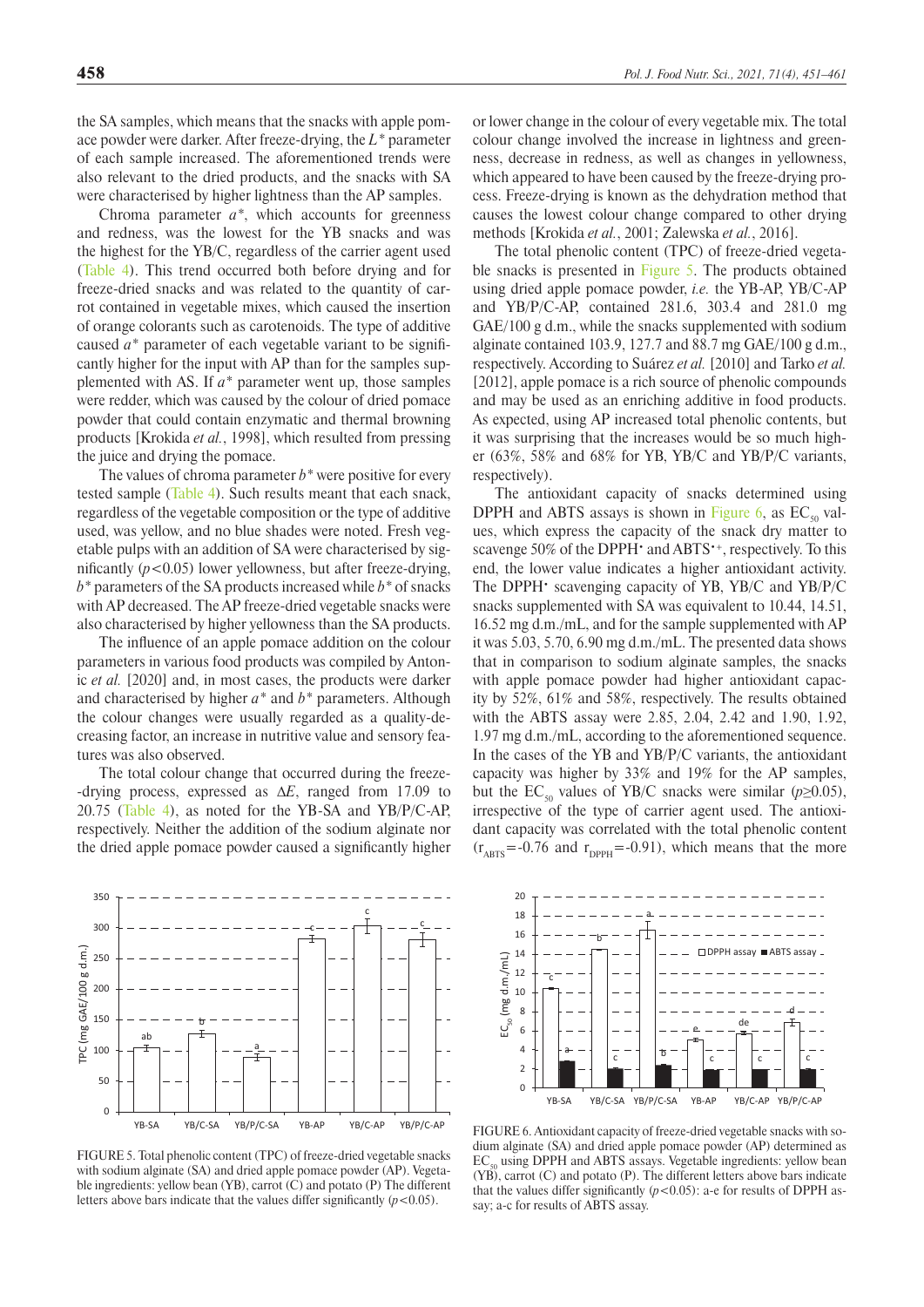phenolic compounds are contained in the input, the more radicals it is possible to scavenge. Phenolic compounds are characterised by strong antioxidant activity and, as it has been reported in the literature, during apple juice production, about 90% of them were left in the apple pomace [Wichrowska & Żary-Sikorska 2015]. Freeze-drying is the best method in terms of retention of bioactive compounds such as phenolics, vitamins and colorants in plant products [Bhatta *et al.*, 2020], so it is a desirable method for the production of functional food products. Nevertheless, due to the porous structure of the freeze-dried input, air with oxygen has full access to penetrate it. For this reason, since all bioactive compounds are in danger of degradation and the oxidative stability of such products is lower, appropriate packaging is necessary [Duan *et al.*, 2016].

# **CONCLUSIONS**

In summary, based on the presented results, using dried apple pomace powder and sodium alginate as a carrier agent to produce freeze-dried vegetable snacks produced stable products characterised by repeatable quality. The snacks supplemented with dried apple pomace powder featured higher dry matter content and density, but the sodium alginate-derived products were harder. Dried apple pomace powder improved the health-promoting properties of the snacks, such as the total phenolic content and antioxidant activity. The type of additive also affected textural properties and the internal structure of the products.

Although it is incorrect to state that food waste (particularly apple pomace) is a perfect substitute for a hydrocolloid carrier agent in the case of freeze-dried products, it is worth conducting further research on its nutritive value, sensory and storage properties and to replace only a part of the hydrocolloid with dried pomace powder to improve quality of the product and sustain its texture. Moreover, due to the high content of active ingredients, the addition of fruit pomace may increase the health attractiveness of snack products. At the same time, from an economic point of view, the addition of apple pomace may reduce the cost of producing a unit of the finished product and lower its price on store shelves.

## RESEARCH FUNDING

This work was funded by the National Centre for Research and Development, as part of the III BIOSTRATEG. "The development of an innovative carbon footprint calculation method for the basic basket of food products" – task in the project "Development of healthy food production technologies taking into consideration nutritious food waste management and carbon footprint calculation methodology" BIOSTRATEG3/343817/17/NCBR/2018.

# CONFLICT OF INTERESTS

Authors declare no conflict of interests.

# ORCID IDs

- A. Ciurzyńska <https://orcid.org/0000-0001-7263-0851>
- M. Janowicz <https://orcid.org/0000-0002-3790-3479>
- M. Karwacka <https://orcid.org/0000-0002-5511-3251>
- K. Rybak <https://orcid.org/0000-0003-3595-0818>

# **REFERENCES**

1. Antonic, B., Jancikova, S., Dordevic, D., Tremlova, B. (2020). Apple pomace as food fortification ingredient: A systematic review and meta-analysis. *Journal of Food Science*, *85*(10), 2977–2985.

<https://doi.org/10.1111/1750-3841.15449>

- 2. AOAC International. Official Methods of Analysis of AOAC International, 17th ed.; AOAC International: Rockville, MD, USA, 2002.
- 3. Bhatta, S., Stevanovic Janezic, T., Ratti, C. (2020). Freeze-drying of plant-based foods. *Foods*, *9*(1), art. no. 87. <https://doi.org/10.3390/foods9010087>
- 4. Borchard, W., Kenning, A., Kapp, A., Mayer, C. (2005). Phase diagram of the system sodium alginate/water: A model for biofilms. *International Journal of Biological Macromolecules*, *35*(5), 247–256.

<https://doi.org/10.1016/j.ijbiomac.2005.02.006>

- 5. Brand-Williams, W., Cuvelier, M.E., Berset, C. (1995). Use of a free radical method to evaluate antioxidant activity. *LWT – Food Science and Technology, 28*(1), 25–30. [https://doi.org/10.1016/S0023-6438\(95\)80008-5](https://doi.org/10.1016/S0023-6438(95)80008-5)
- 6. Cassanelli, M., Norton, I., Mills, T. (2018). Role of gellan gum microstructure in freeze drying and rehydration mechanisms. *Food Hydrocolloids*, *75*, 51–61. https://doi.org/10.1016/j.foodhyd.2017.09.013
- 7. Ciurzyńska, A., Cieśluk, P., Barwińska, M., Marczak, W., Ordyniak, A., Lenart, A., Janowicz, M. (2019a). Eating habits and sustainable food production in the development of innovative "healthy" snacks. *Sustainability*, *11*(10), art. no. 2800. <https://doi.org/10.3390/su11102800>
- 8. Ciurzyńska, A., Jasiorowska, A., Ostrowska-Ligęza, E., Lenart, A. (2019b). The influence of the structure on the sorption properties and phase transition temperatures of freeze-dried gels. *Journal of Food Engineering*, *252*, 18–27.

<https://doi.org/10.1016/j.jfoodeng.2019.02.008>

- 9. Ciurzyńska, A., Marczak, W., Lenart, A., Janowicz, M. (2020). Production of innovative freeze-dried vegetable snack with hydrocolloids in terms of technological process and carbon footprint calculation. *Food Hydrocolloids*, *108*, art. no. 105993. <https://doi.org/10.1016/j.foodhyd.2020.105993>
- 10. Ciurzyńska, A., Mieszkowska, A., Olsiński, I., Lenart, A. (2017). The effect of composition and aeration on selected physical and sensory properties of freeze-dried hydrocolloid gels. *Food Hydrocolloids*, *67*, 94–103. <https://doi.org/10.1016/j.foodhyd.2016.12.042>
- 11. Ciurzyńska, A., Lenart, A. (2011). Freeze-drying-application in food processing and biotechnology – a review. *Polish Journal of Food and Nutrition Sciences*, *61*(3), 165–171. <https://doi.org/10.2478/v10222-011-0017-5>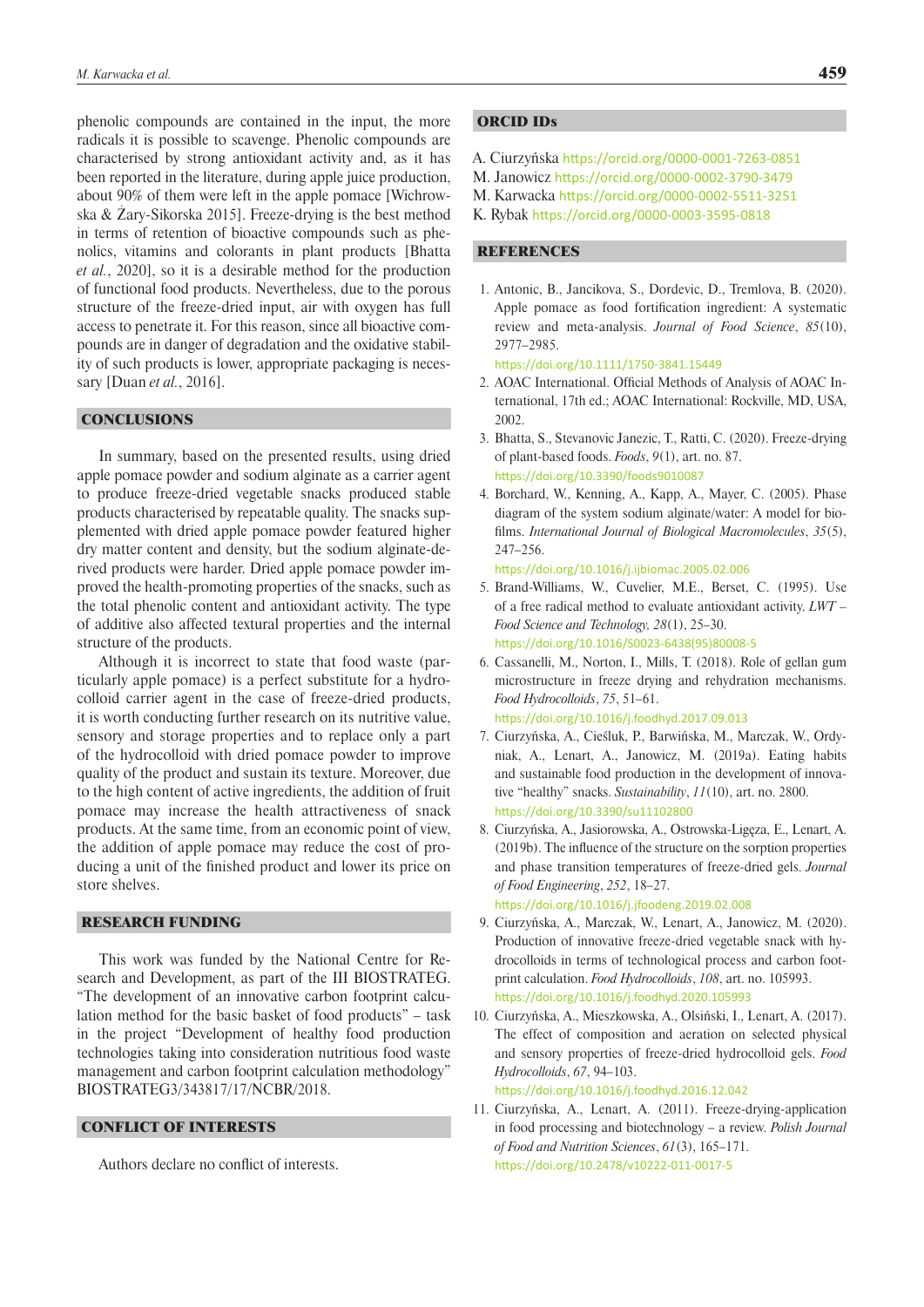- 12. Duan, X., Yang, X., Ren, G., Pang, Y., Liu, L., Liu, Y. (2016). Technical aspects in freeze-drying of foods. *Drying Technology*, *34*(11), 1271–1285. <https://doi.org/10.1080/07373937.2015.1099545>
- 13. Gondek, E., Jakubczyk, E., Herremans, E., Verlinden, B., Hertog, M., Vandendriessche, T., Verboven, P., Antoniuk, A., Bongaers, E., Estrade, P., Nicolaï, B.M. (2013). Acoustic, mechanical and microstructural properties of extruded crisp bread. *Journal of Cereal Science*, *58*(1), 132–139. <https://doi.org/10.1016/j.jcs.2013.03.010>
- 14. Karwacka, M., Ciurzyńska, A., Lenart, A., Janowicz, M. (2020). Sustainable development in the agri-food sector in terms of the carbon footprint: A Review. *Sustainability*, *12*(16), art. no. 6463.

<https://doi.org/10.3390/su12166463>

- 15. Koua, B.K., Koffi, P.M.E., Gbaha, P. (2019). Evolution of shrinkage, true density, porosity, heat and mass transfer coefficients during indirect solar drying of cocoa beans. *Journal of the Saudi Society of Agricultural Sciences*, *18*(1), 72–82. <https://doi.org/10.1016/j.jssas.2017.01.002>
- 16. Krokida, M.K., Maroulis, Z.B., Saravacos, G.D. (2001). The effect of the method of drying on the colour of dehydrated products. *International Journal of Food Science & Technology*, *36*(1), 53–59.

<https://doi.org/10.1046/j.1365-2621.2001.00426.x>

- 17. Krokida, M.K., Tsami, E., Maroulis, Z.B. (1998). Kinetics of color changes during drying of some fruits and vegetables. *Drying Technology*, *16*(3–5), 667–685. <https://doi.org/10.1080/07373939808917429>
- 18. Kruczek, M., Drygaś, B., Habryka, C. (2016). Pomace in fruit industry and their contemporary potential application. *World Scientific News*, *48*, 259–265.
- 19. Kuo, C.C., Qin, H., Cheng, Y., Jiang, X., Shi, X. (2021). An integrated manufacturing strategy to fabricate delivery system using gelatin/alginate hybrid hydrogels: 3D printing and freeze-drying. *Food Hydrocolloids*, *111*, art. no. 106262. <https://doi.org/10.1016/j.foodhyd.2020.106262>
- 20. Liew, S.Q., Teoh, W.H., Yusoff, R., Ngoh, G.C. (2019). Comparisons of process intensifying methods in the extraction of pectin from pomelo peel. *Chemical Engineering and Processing – Process Intensification*, *143*, art. no. 107586.

<https://doi.org/10.1016/j.cep.2019.107586>

- 21. Marques, L.G., Silveira, A.M., Freire, J.T. (2006). Freeze-drying characteristics of tropical fruits. *Drying Technology*, *24*(4), 457–463. <https://doi.org/10.1080/07373930600611919>
- 22. Masiarz, E., Kowalska, H., Bednarska, M. (2019). The application of plant pomace as a source of dietary fiber and other bio-ingredients in the creation of pro-healthy, sensory and technological properties of baking products®. *Postępy Techniki Przetwórstwa Spożywczego, 1*, 103–107.
- 23. Methakhup, S., Chiewchan, N., Devahastin, S. (2005). Effects of drying methods and conditions on drying kinetics and quality of Indian gooseberry flake. *LWT – Food Science and Technology, 38*(6), 579–587.

<https://doi.org/10.1016/j.lwt.2004.08.012>

24. Meullenet, J.F., Gross, J. (1999). Instrumental single and double compression tests to predict sensory texture characteristics of foods. *Journal of Texture Studies*, *30*(2), 167–180. <https://doi.org/10.1111/j.1745-4603.1999.tb00209.x>

25. Nowak, D., Jakubczyk, E. (2020). The freeze-drying of foods – The characteristic of the process course and the effect of its parameters on the physical properties of food materials. *Foods*, *9*(10), art. no. 1488.

<https://doi.org/10.3390/foods9101488>

- 26. Oikonomopoulou, V.P., Krokida, M.K., Karathanos, V.T. (2011). The influence of freeze drying conditions on microstructural changes of food products. *Procedia Food Science*, *1*, 647–654. <https://doi.org/10.1016/j.profoo.2011.09.097>
- 27. Oyinloye, T.M., Yoon, W.B. (2020). Effect of freeze-drying on quality and grinding process of food produce: A review. *Processes*, *8*(3), art. no. 354.

<https://doi.org/10.3390/pr8030354>

28. Pieniazek, F., Messina, V. (2017). Texture and color analysis of freeze-dried potato (cv. Spunta) using instrumental and image analysis techniques. *International Journal of Food Properties*, *20*(6), 1422–1431.

<https://doi.org/10.1080/10942912.2016.1211143>

- 29. Rahman, M.S., Labuza, T.P. (2020). Water activity and food preservation. In M.S. Rahman (Ed.) *Handbook of Food Preservation*. 3rd edition, CRC Press, Boca Raton, pp. 487–506. <https://doi.org/10.1201/9780429091483>
- 30. Re, R., Pellegrini, N., Proteggente, A., Pannala, A., Yang, M., Rice-Evans, C. (1999). Antioxidant activity applying an improved ABTS radical cation decolorization assay. *Free Radical Biology and Medicine*, *26*(9–10), 1231–1237. [https://doi.org/10.1016/S0891-5849\(98\)00315-3](https://doi.org/10.1016/S0891-5849(98)00315-3)
- 31. Rhim, J.W. (2004). Physical and mechanical properties of water resistant sodium alginate films. *LWT – Food Science and Technology*, *37*(3), 323–330. <https://doi.org/10.1016/j.lwt.2003.09.008>
- 32. Rowicka, R., Nowak, D., Lewicki, P.P. (2002). Effect of water activity on mechanical properties of freeze-dried apple cubes. *Żywność. Nauka. Technologia. Jakość*, *1*(30), 66–78 (in Polish; English abstract).
- 33. Silva-Espinoza, M.A., del Mar Camacho, M., Martínez-Navarrete, N. (2020). Use of different biopolymers as carriers for purposes of obtaining a freeze-dried orange snack. *LWT – Food Science and Technology*, *127*, art. no. 109415. <https://doi.org/10.1016/j.lwt.2020.109415>
- 34. Silva-Espinoza, M.A., Salvador, A., Camacho, M.D.M., Martínez-Navarrete, N. (2021). Impact of freeze-drying conditions on the sensory perception of a freeze-dried orange snack. *Journal of the Science of Food and Agriculture*, *101*(11), 4585–4590. <https://doi.org/10.1002/jsfa.11101>
- 35. Singleton, V.L., Orthofer, R., Lamuela-Raventós, R.M. (1999). Analysis of total phenols and other oxidation substrates and antioxidants by means of Folin-Ciocalteu reagent. *Methods in Enzymology*, *299*, 152–178.

[https://doi.org/10.1016/S0076-6879\(99\)99017-1](https://doi.org/10.1016/S0076-6879(99)99017-1)

- 36. Skinner, R.C., Gigliotti, J.C., Ku, K.M., Tou, J.C. (2018). A comprehensive analysis of the composition, health benefits, and safety of apple pomace. *Nutrition Reviews*, *76*(12), 893–909. <https://doi.org/10.1093/nutrit/nuy033>
- 37. Suárez, B., Álvarez, Á.L., García, Y.D., del Barrio, G., Lobo, A.P., Parra, F. (2010). Phenolic profiles, antioxidant activity and *in vitro* antiviral properties of apple pomace. *Food Chemistry*, *120*(1), 339–342.

<https://doi.org/10.1016/j.foodchem.2009.09.073>